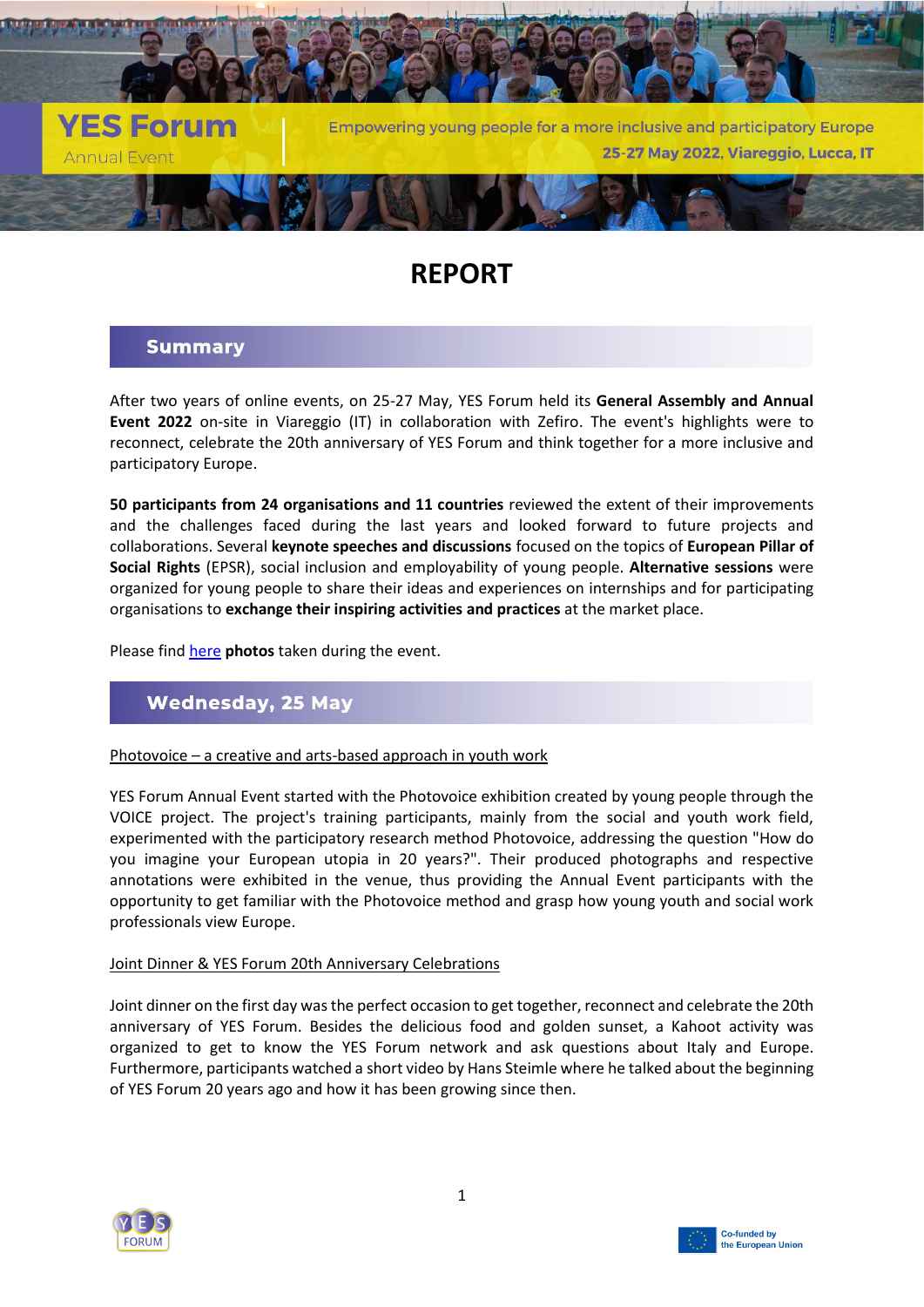# Thursday, 26 May

# Share & Care: "How did we make it so far?"

The event's second day started with the Share & Care activity where participants paired with each other and exchanged inspiring practices regarding their work during the last two years and their plans looking forward. Participants mentioned the increase in online activities instead of on-site activities and the usage of video conferencing tools since the pandemic started. Looking forward, participants stressed on being adaptable and flexible, keeping some of the working methods learned, such as using online tools to reach more young people and the balance between home-office and working from the office. Furthermore, YES Forum promoted its survey on "Covid[-19 Impact on Youth Organisations and](https://survey.yes-forum.eu/index.php?sid=93629&lang=en)  [Looking Forward"](https://survey.yes-forum.eu/index.php?sid=93629&lang=en) to collect more information on the topic.

## YES Forum General Assembly

The General Assembly reviewed the projects and activities of 2021 as well as the last 20 years' accomplishments. An outlook on the future with new themes and opportunities was presented. This year, the approval of the ESF+ operating grant was a significant development for YES Forum. The new operating grant paves the way for adequate finances to implement the YES Forum Strategy, extend the network and member collaboration and be more active in advocacy. During the GA, the balance sheet for 2021 was approved as well as the release of the board. The network's financial situation is stable, with a positive outlook for 2022.

## Alternative session: "Internships – how to develop your talents and competencies"

Parallel to the General Assembly, an alternative session brought together a diverse group of former and current trainees, young people and professionals to discuss internships. Former interns of the YES Forum talked about their journey, starting from their experience as interns at the YES Forum and reflecting on how this experience influenced their professional path later. All participants were invited to share their own experiences. Undoubtedly, internships were recognized as a practice with both positive and negative aspects to be carefully considered during the session. Unpaid/underpaid internships and the unfair access to the job market in different national contexts around Europe were the main discussion topics. In the end of the session, the consultation on "Quality Framework for Internships" was promoted. Please find more information about i[t here.](https://ec.europa.eu/info/law/better-regulation/have-your-say/initiatives/13118-Quality-Framework-for-Traineeships-review-evaluation-/public-consultation_en)

### Lights on… Policy Experts & Social Affairs

Keynote speeches were mainly focused on EPSR's third and fourth principles: "Equal Opportunities" and "Active Support to Employment". Alva Finn, Secretary-General at Social Platform, introduced EPSR, its action plan timeline and key objectives. She stressed youth employment as another indicator for the 2030 headline on employment and the lack of action plans for the year 2023. For this reason, she pointed out the need for holding your country to account by monitoring the national targets and engaging in the process. Cătălin Buzoianu, PhD Student at Freie Universität Berlin, stated that "substantive social rights in the form of access to social protection and healthcare must be a recognized counterpart to attracting skilled young people to the labour market of wealthier Member States". Stefano Tirati, Vice President at EfVET, talked about how green transition and digital technologies transform the way we live, work, and learn. He mentioned the need for a holistic approach to make VET more innovative and flexibility to make lifelong learning more inclusive through the help of digital technologies.

Please find the presentations of the speakers [here.](https://austausch.yes-forum.eu/d/f3ebfcf9751c4c98ace3/)